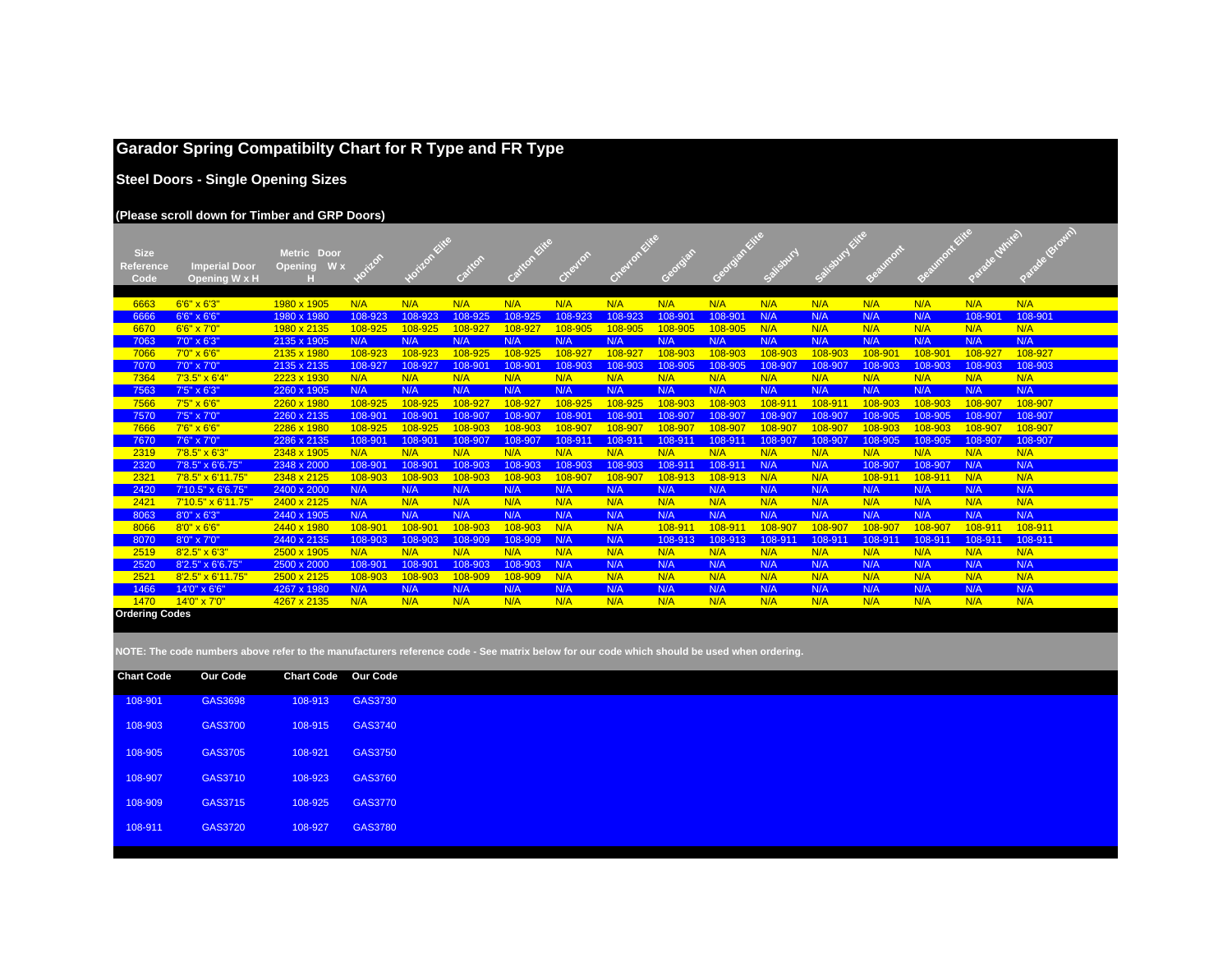## **Garador Spring Compatibility Chart for DR Type and RM Type**

**Steel Doors - Double Opening Sizes**

| <b>Size</b><br><b>Reference</b><br>Code | <b>Imperial Door</b><br>Opening W x H | Metric Door<br>WxH<br><b>Opening</b> |         |         |         |         |         |         |         |         |
|-----------------------------------------|---------------------------------------|--------------------------------------|---------|---------|---------|---------|---------|---------|---------|---------|
| 9066                                    | $9'0'' \times 6'6''$                  | 2744 x1981                           | 108-913 | 108-913 | 108-923 | N/A     | N/A     | N/A     | N/A     | N/A     |
| 9070                                    | $9'0'' \times 7'0''$                  | 2744 x 2135                          | 108-913 | 108-913 | 108-925 | N/A     | N/A     | N/A     | N/A     | N/A     |
| 1066                                    | 10'0" x 6'6"                          | 3049 x 1981                          | 108-913 | 108-921 | 108-925 | N/A     | N/A     | N/A     | N/A     | N/A     |
| 1070                                    | 10'0" x 7'0"                          | 3049 x 2135                          | 108-921 | 108-923 | 108-925 | N/A     | N/A     | N/A     | N/A     | N/A     |
| 1166                                    | 11'0" x 6'6"                          | 3354 x 1981                          | 108-921 | 108-923 | 108-927 | N/A     | N/A     | N/A     | N/A     | N/A     |
| 1170                                    | 11'0" x 7'0"                          | 3354 x 2135                          | 108-923 | 108-925 | 108-927 | N/A     | N/A     | N/A     | N/A     | N/A     |
| 1266                                    | 12'0" x 6'6"                          | 3659 x 1981                          | 108-923 | 108-925 | 108-901 | N/A     | N/A     | N/A     | N/A     | N/A     |
| 1270                                    | 12'0" x 7'0"                          | 3659 x 2135                          | 108-925 | 108-927 | 108-903 | N/A     | N/A     | N/A     | N/A     | N/A     |
| 1366                                    | 13'0" x 6'6"                          | 3964 x 1981                          | 108-927 | 108-903 | 108-911 | N/A     | N/A     | N/A     | N/A     | N/A     |
| 1370                                    | 13'0" x 7'0"                          | 3964 x 2135                          | 108-901 | 108-907 | 108-913 | N/A     | N/A     | N/A     | N/A     | N/A     |
| 1466                                    | 14'0" x 6'6"                          | 4270 x 1981                          | 108-903 | 108-907 | 108-913 | 108-913 | 108-913 | 108-911 | 108-911 | 108-913 |
| 1470                                    | 14'0" x 7'0"                          | 4270 x 2135                          | 108-907 | 108-911 | 108-915 | 108-915 | 108-915 | 108-915 | 108-915 | 108-915 |
| 1566                                    | 15'0" x 6'6"                          | 4572 x 1981                          | 108-907 | 108-911 | N/A     | N/A     | N/A     | N/A     | N/A     | N/A     |
| 1570                                    | 15'0" x 7'0"                          | 4572 x 2135                          | 108-907 | 108-913 | N/A     | N/A     | N/A     | N/A     | N/A     | N/A     |
| 1666                                    | 16'0" x 6'6"                          | 4877 x 1981                          | 108-913 | 108-913 | N/A     | N/A     | N/A     | N/A     | N/A     | N/A     |
| 1670                                    | 16'0" x 7'0"                          | 4877 x 2135                          | 108-915 | 108-915 | N/A     | N/A     | N/A     | N/A     | N/A     | N/A     |
| <b>Ordering Codes</b>                   |                                       |                                      |         |         |         |         |         |         |         |         |

| <b>Our Code</b> | <b>Chart Code</b> | <b>Our Code</b> |
|-----------------|-------------------|-----------------|
| GAS3698         | 108-913           | GAS3730         |
| GAS3700         | 108-915           | GAS3740         |
| GAS3705         | 108-921           | GAS3750         |
| GAS3710         | 108-923           | GAS3760         |
| GAS3715         | 108-925           | <b>GAS3770</b>  |
| GAS3720         | 108-927           | <b>GAS3780</b>  |
|                 |                   |                 |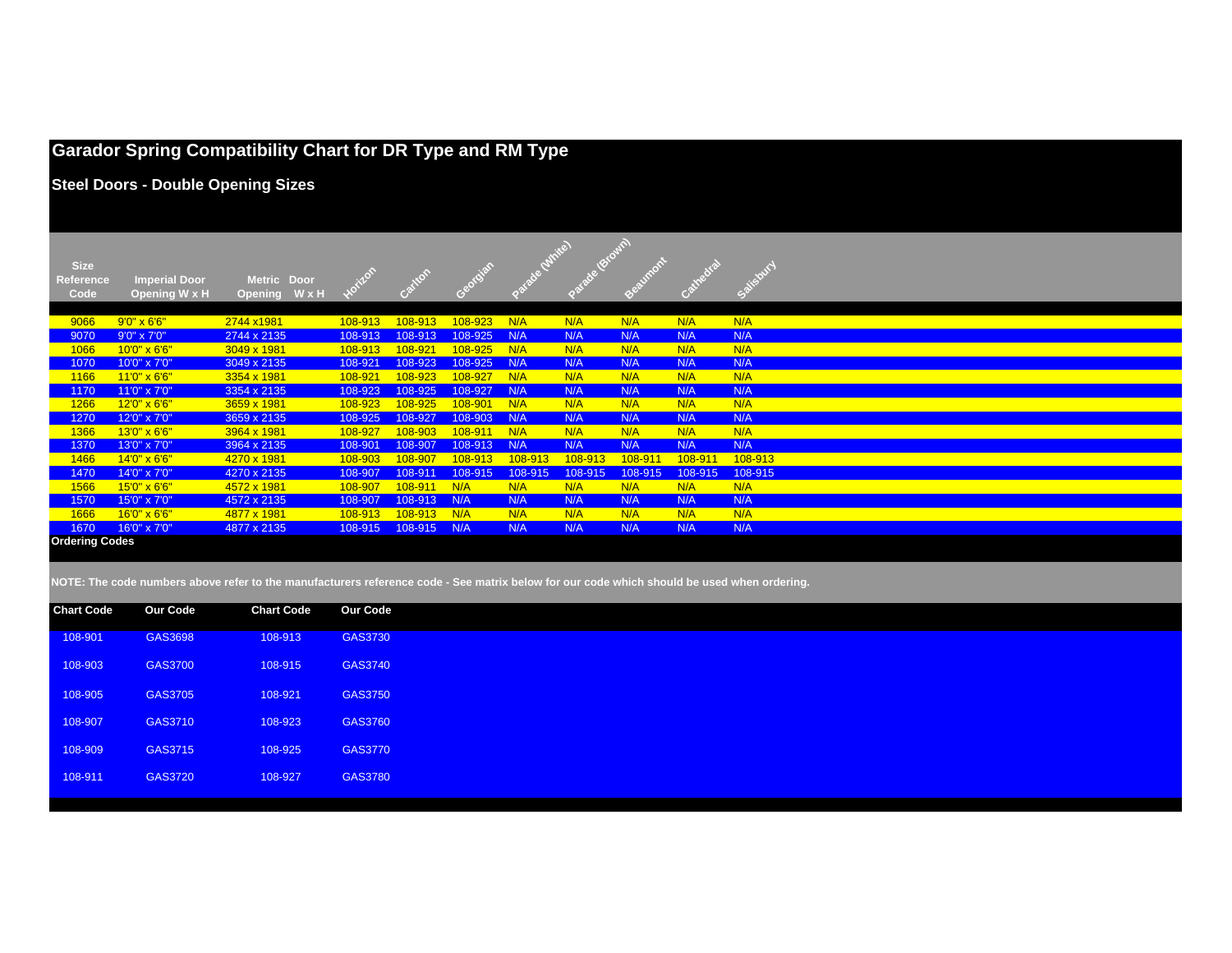## **Garador Spring Compatibilty Chart for R Type and FR Type**

**Timber Doors - Single Opening Sizes**

|                       |                        |                       |         |         |         |         |               |         |         | Cedar |         |           |  |
|-----------------------|------------------------|-----------------------|---------|---------|---------|---------|---------------|---------|---------|-------|---------|-----------|--|
| <b>Size</b>           |                        | <b>Metric</b><br>Door |         |         |         |         |               |         |         |       |         | Cayandish |  |
| <b>Reference</b>      | <b>Imperial Door</b>   | W x<br>Opening        |         |         |         | Seymour | <b>1050-4</b> |         |         |       |         |           |  |
| Code                  | Opening W x H          |                       |         | Show    |         |         |               |         |         |       |         |           |  |
|                       |                        |                       |         |         |         |         |               |         |         |       |         |           |  |
| 6663                  | $6'6'' \times 6'3''$   | 1980 x 1905           | N/A     | N/A     | N/A     | N/A     | N/A           | N/A     | N/A     | N/A   | N/A     | N/A       |  |
| 6666                  | 6'6" x 6'6"            | 1980 x 1980           | N/A     | N/A     | N/A     | N/A     | N/A           | N/A     | N/A     | N/A   | N/A     | N/A       |  |
| 6670                  | $6'6'' \times 7'0''$   | 1980 x 2135           | N/A     | N/A     | N/A     | N/A     | N/A           | N/A     | N/A     | N/A   | N/A     | N/A       |  |
| 7063                  | 7'0" x 6'3"            | 2135 x 1905           | N/A     | N/A     | N/A     | N/A     | N/A           | N/A     | N/A     | N/A   | N/A     | N/A       |  |
| 7066                  | $7'0'' \times 6'6''$   | 2135 x 1980           | 108-901 | 108-901 | 108-903 | 108-903 | 108-903       | 108-923 | 108-901 | N/A   | N/A     | N/A       |  |
| 7070                  | 7'0" x 7'0"            | 2135 x 2135           | 108-903 | 108-903 | 108-903 | 108-903 | 108-903       | 108-923 | 108-903 | N/A   | 108-907 | 108-907   |  |
| 7364                  | $7'3.5'' \times 6'4''$ | 2223 x 1930           | N/A     | N/A     | N/A     | N/A     | N/A           | N/A     | N/A     | N/A   | N/A     | N/A       |  |
| 7563                  | 7'5" x 6'3"            | 2260 x 1905           | N/A     | N/A     | N/A     | N/A     | N/A           | N/A     | N/A     | N/A   | N/A     | N/A       |  |
| 7566                  | $7'5'' \times 6'6''$   | 2260 x 1980           | N/A     | N/A     | 108-903 | 108-903 | 108-903       | 108-925 | 108-903 | N/A   | 108-903 | 108-903   |  |
| 7570                  | 7'5" x 7'0"            | 2260 x 2135           | N/A     | N/A     | 109-907 | 109-907 | 109-907       | 108-901 | 108-907 | N/A   | 108-907 | 108-907   |  |
| 7666                  | 7'6" x 6'6"            | 2286 x 1980           | 108-903 | 108-903 | 108-903 | 108-903 | 108-903       | 108-901 | 108-903 | N/A   | 108-903 | 108-903   |  |
| 7670                  | 7'6" x 7'0"            | 2286 x 2135           | 108-903 | 108-903 | 108-907 | 108-907 | 108-907       | 108-901 | N/A     | N/A   | N/A     | N/A       |  |
| 2319                  | $7'8.5'' \times 6'3''$ | 2348 x 1905           | N/A     | N/A     | N/A     | N/A     | N/A           | N/A     | N/A     | N/A   | N/A     | N/A       |  |
| 2320                  | 7'8.5" x 6'6.75"       | 2348 x 2000           | N/A     | N/A     | N/A     | N/A     | N/A           | N/A     | N/A     | N/A   | N/A     | N/A       |  |
| 2321                  | 7'8.5" x 6'11.75'      | 2348 x 2125           | N/A     | N/A     | N/A     | N/A     | N/A           | N/A     | N/A     | N/A   | N/A     | N/A       |  |
| 2420                  | 7'10.5" x 6'6.75"      | 2400 x 2000           | N/A     | N/A     | N/A     | N/A     | N/A           | N/A     | N/A     | N/A   | N/A     | N/A       |  |
| 2421                  | 7'10.5" x 6'11.75"     | 2400 x 2125           | N/A     | N/A     | N/A     | N/A     | N/A           | N/A     | N/A     | N/A   | N/A     | N/A       |  |
| 8063                  | 8'0" x 6'3"            | 2440 x 1905           | N/A     | N/A     | N/A     | N/A     | N/A           | N/A     | N/A     | N/A   | N/A     | N/A       |  |
| 8066                  | $8'0'' \times 6'6''$   | 2440 x 1980           | N/A     | N/A     | N/A     | N/A     | N/A           | N/A     | N/A     | N/A   | N/A     | N/A       |  |
| 8070                  | 8'0" x 7'0"            | 2440 x 2135           | N/A     | N/A     | N/A     | N/A     | N/A           | N/A     | N/A     | N/A   | N/A     | N/A       |  |
| 2519                  | $8'2.5'' \times 6'3''$ | 2500 x 1905           | N/A     | N/A     | N/A     | N/A     | N/A           | N/A     | N/A     | N/A   | N/A     | N/A       |  |
| 2520                  | 8'2.5" x 6'6.75"       | 2500 x 2000           | N/A     | N/A     | N/A     | N/A     | N/A           | N/A     | N/A     | N/A   | N/A     | N/A       |  |
| 2521                  | 8'2.5" x 6'11.75"      | 2500 x 2125           | N/A     | N/A     | N/A     | N/A     | N/A           | N/A     | N/A     | N/A   | N/A     | N/A       |  |
| <b>Ordering Codes</b> |                        |                       |         |         |         |         |               |         |         |       |         |           |  |

| <b>Chart Code</b> | <b>Our Code</b> | <b>Chart Code Our Code</b> |                |
|-------------------|-----------------|----------------------------|----------------|
| 108-901           | GAS3698         | 108-913                    | GAS3730        |
| 108-903           | GAS3700         | 108-915                    | GAS3740        |
| 108-905           | GAS3705         | 108-921                    | GAS3750        |
| 108-907           | GAS3710         | 108-923                    | GAS3760        |
| 108-909           | GAS3715         | 108-925                    | <b>GAS3770</b> |
| 108-911           | GAS3720         | 108-927                    | GAS3780        |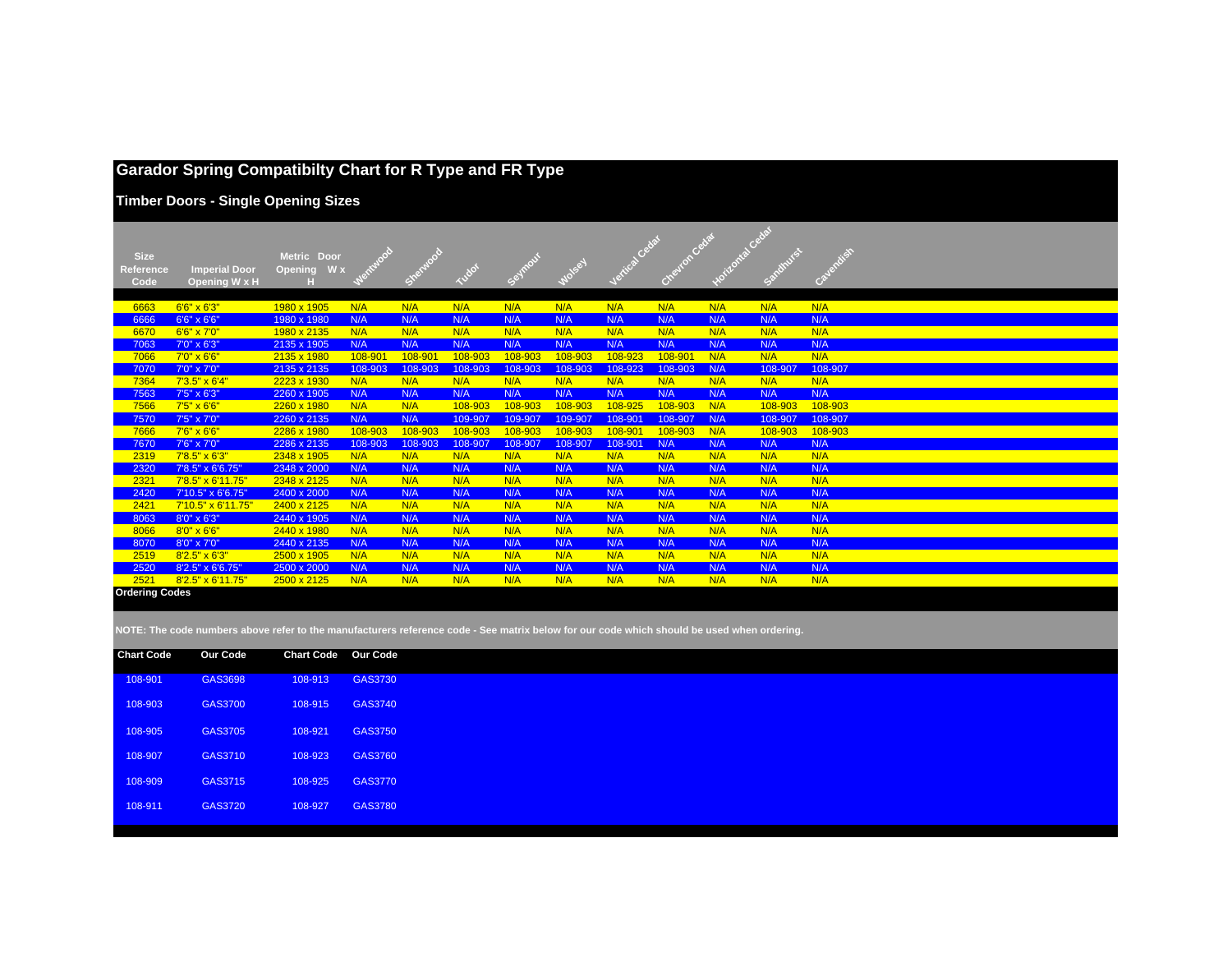# **Garador Spring Compatibility Chart for DR Type and RM Type**

GAS3740

GAS3750

GAS3760

GAS3770

**Timber Doors - Double Opening Sizes**

108-903 GAS3700 108-915 GAS3740

108-905 GAS3705 108-921 GAS3750

108-907 GAS3710 108-923 GAS3760

108-909 GAS3715 108-925 GAS3770

108-911 GAS3720 108-927 GAS3780

| <b>Size</b>           |                       |                       |                 |         |         |         |         |                                                                                                                                            |
|-----------------------|-----------------------|-----------------------|-----------------|---------|---------|---------|---------|--------------------------------------------------------------------------------------------------------------------------------------------|
| <b>Reference</b>      | <b>Imperial Door</b>  | Metric Door           |                 |         |         |         |         |                                                                                                                                            |
| Code                  | Opening W x H         | WxH<br><b>Opening</b> | Tudor           |         |         |         |         |                                                                                                                                            |
|                       |                       |                       |                 |         |         |         |         |                                                                                                                                            |
| 9066                  | $9'0'' \times 6'6''$  | 2744 x1981            | N/A             | N/A     | N/A     | N/A     | N/A     |                                                                                                                                            |
| 9070                  | 9'0" x 7'0"           | 2744 x 2135           | N/A             | N/A     | N/A     | N/A     | N/A     |                                                                                                                                            |
| 1066                  | $10'0'' \times 6'6''$ | 3049 x 1981           | N/A             | N/A     | N/A     | N/A     | N/A     |                                                                                                                                            |
| 1070                  | 10'0" x 7'0"          | 3049 x 2135           | N/A             | N/A     | N/A     | N/A     | N/A     |                                                                                                                                            |
| 1166                  | $11'0'' \times 6'6''$ | 3354 x 1981           | N/A             | N/A     | N/A     | N/A     | N/A     |                                                                                                                                            |
| 1170                  | 11'0" x 7'0"          | 3354 x 2135           | N/A             | N/A     | N/A     | N/A     | N/A     |                                                                                                                                            |
| 1266                  | 12'0" x 6'6"          | 3659 x 1981           | N/A             | N/A     | N/A     | N/A     | N/A     |                                                                                                                                            |
| 1270                  | 12'0" x 7'0"          | 3659 x 2135           | N/A             | N/A     | N/A     | N/A     | N/A     |                                                                                                                                            |
| 1366                  | 13'0" x 6'6"          | 3964 x 1981           | N/A             | N/A     | N/A     | N/A     | N/A     |                                                                                                                                            |
| 1370                  | 13'0" x 7'0"          | 3964 x 2135           | N/A             | N/A     | N/A     | N/A     | N/A     |                                                                                                                                            |
| 1466                  | 14'0" x 6'6"          | 4270 x 1981           | 108-901         | 108-901 | 108-901 | 108-911 | 108-907 |                                                                                                                                            |
| 1470                  | 14'0" x 7'0"          | 4270 x 2135           | 108-903         | 108-903 | 108-903 | 108-911 | 108-911 |                                                                                                                                            |
| 1566                  | 15'0" x 6'6"          | 4572 x 1981           | N/A             | N/A     | N/A     | N/A     | N/A     |                                                                                                                                            |
| 1570                  | 15'0" x 7'0"          | 4572 x 2135           | N/A             | N/A     | N/A     | N/A     | N/A     |                                                                                                                                            |
| 1666                  | $16'0'' \times 6'6''$ | 4877 x 1981           | N/A             | N/A     | N/A     | N/A     | N/A     |                                                                                                                                            |
| 1670                  | 16'0" x 7'0"          | 4877 x 2135           | N/A             | N/A     | N/A     | N/A     | N/A     |                                                                                                                                            |
| <b>Ordering Codes</b> |                       |                       |                 |         |         |         |         |                                                                                                                                            |
|                       |                       |                       |                 |         |         |         |         |                                                                                                                                            |
|                       |                       |                       |                 |         |         |         |         |                                                                                                                                            |
|                       |                       |                       |                 |         |         |         |         | NOTE: The code numbers above refer to the manufacturers reference code - See matrix below for our code which should be used when ordering. |
| <b>Chart Code</b>     | <b>Our Code</b>       | <b>Chart Code</b>     | <b>Our Code</b> |         |         |         |         |                                                                                                                                            |
|                       |                       |                       |                 |         |         |         |         |                                                                                                                                            |
| 108-901               | GAS3698               | 108-913               | GAS3730         |         |         |         |         |                                                                                                                                            |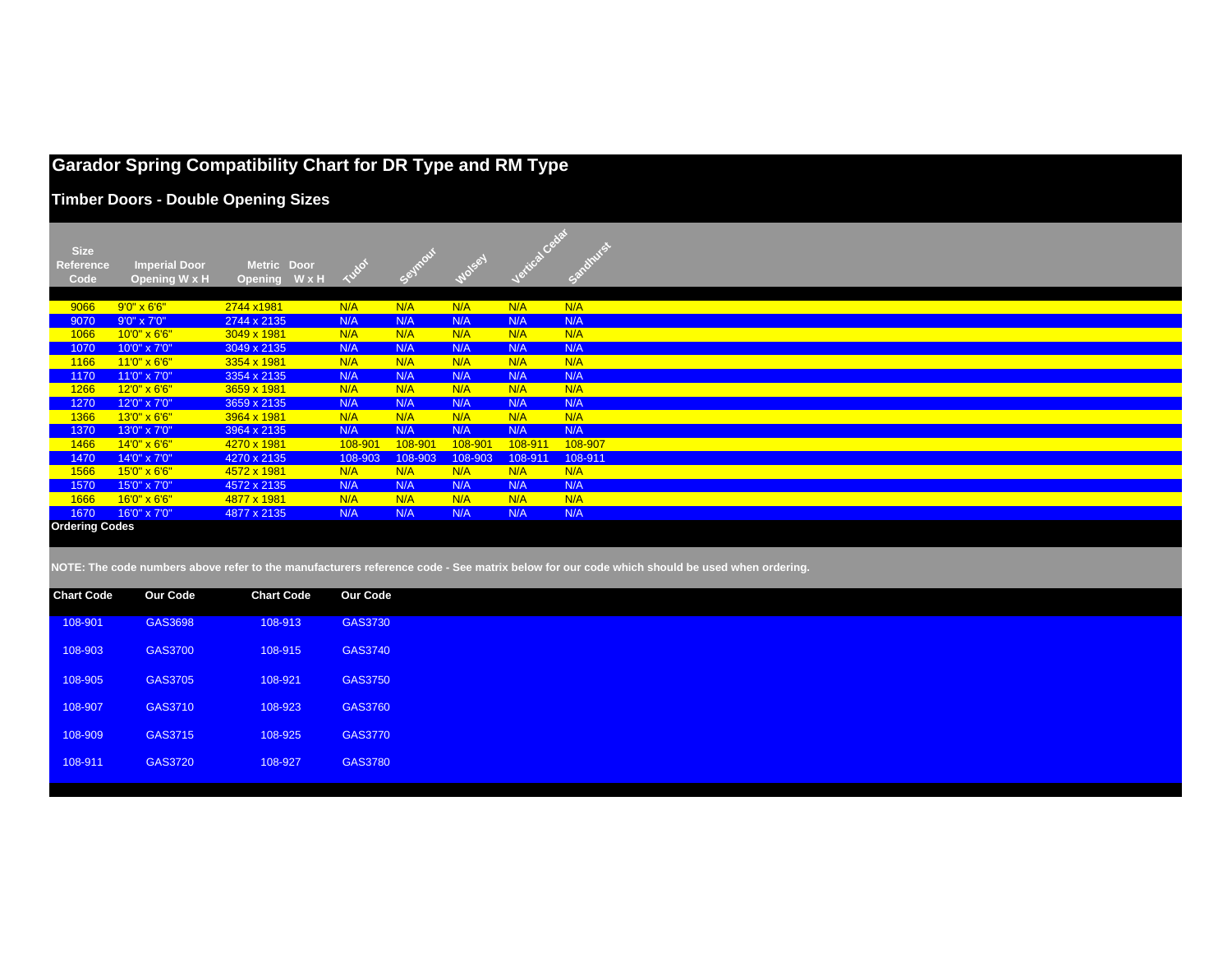|                                  | <b>Garador Spring Compatibilty Chart for R Type and FR Type</b><br><b>GRP Doors - Single Opening Sizes</b> |                               |            |            |            |            |            |            |            |            |
|----------------------------------|------------------------------------------------------------------------------------------------------------|-------------------------------|------------|------------|------------|------------|------------|------------|------------|------------|
| <b>Size</b><br>Reference<br>Code | <b>Imperial Door</b><br>Opening W x H                                                                      | Metric Door<br>Opening<br>W x |            |            | Ciliton    | Oakham     | Stanford   |            | Swinton    | Mobum      |
| 6663                             | $6'6'' \times 6'3''$                                                                                       | 1980 x 1905                   | N/A        | N/A        | N/A        | N/A        | N/A        | N/A        | N/A        | N/A        |
| 6666                             | 6'6" x 6'6"                                                                                                | 1980 x 1980                   | N/A        | N/A        | N/A        | N/A        | N/A        | N/A        | N/A        | N/A        |
| 6670                             | 6'6" x 7'0"                                                                                                | 1980 x 2135                   | N/A        | N/A        | N/A        | N/A        | N/A        | N/A        | N/A        | N/A        |
| 7063                             | 7'0" x 6'3"                                                                                                | 2135 x 1905                   | N/A        | N/A        | N/A        | N/A        | N/A        | N/A        | N/A        | N/A        |
| 7066                             | $7'0'' \times 6'6''$                                                                                       | 2135 x 1980                   | 108-907    | 108-907    | 108-907    | 108-907    | 108-907    | 108-907    | 108-907    | 108-907    |
| 7070                             | 7'0" x 7'0"                                                                                                | 2135 x 2135                   | 108-907    | 108-907    | 108-907    | 108-907    | 108-907    | 108-907    | 108-907    | 108-907    |
| 7364                             | $7'3.5'' \times 6'4''$                                                                                     | 2223 x 1930                   | N/A        | N/A        | N/A        | N/A        | N/A        | N/A        | N/A        | N/A        |
| 7563                             | 7'5" x 6'3"                                                                                                | 2260 x 1905                   | N/A        | N/A        | N/A        | N/A        | N/A        | N/A        | N/A        | N/A        |
| 7566                             | 7'5" x 6'6"                                                                                                | 2260 x 1980                   | N/A        | N/A        | N/A        | N/A        | N/A        | N/A        | N/A        | N/A        |
| 7570                             | 7'5" x 7'0"                                                                                                | 2260 x 2135                   | N/A        | N/A        | N/A        | N/A        | N/A        | N/A        | N/A        | N/A        |
| 7666                             | 7'6" x 6'6"                                                                                                | 2286 x 1980                   | 108-907    | 108-907    | 108-907    | 108-907    | 108-907    | 108-907    | 108-907    | 108-907    |
| 7670                             | 7'6" x 7'0"                                                                                                | 2286 x 2135                   | 108-907    | 108-907    | 108-907    | 108-907    | 108-907    | 108-907    | 108-907    | 108-907    |
| 2319                             | $7'8.5'' \times 6'3''$                                                                                     | 2348 x 1905                   | N/A        | N/A        | N/A        | N/A        | N/A        | N/A        | N/A        | N/A        |
| 2320                             | 7'8.5" x 6'6.75"                                                                                           | 2348 x 2000                   | N/A        | N/A        | N/A        | N/A        | N/A        | N/A        | N/A        | N/A        |
| 2321                             | 7'8.5" x 6'11.75"                                                                                          | 2348 x 2125                   | N/A        | N/A        | N/A        | N/A        | N/A        | N/A        | N/A        | N/A        |
| 2420                             | 7'10.5" x 6'6.75"                                                                                          | 2400 x 2000                   | N/A        | N/A        | N/A        | N/A        | N/A        | N/A        | N/A        | N/A        |
| 2421                             | 7'10.5" x 6'11.75"                                                                                         | 2400 x 2125                   | N/A        | N/A        | N/A        | N/A        | N/A        | N/A        | N/A        | N/A        |
| 8063                             | 8'0" x 6'3"                                                                                                | 2440 x 1905                   | N/A        | N/A        | N/A        | N/A        | N/A        | N/A        | N/A        | N/A        |
| 8066                             | $8'0'' \times 6'6''$                                                                                       | 2440 x 1980                   | N/A        | N/A        | N/A        | N/A        | N/A        | N/A        | N/A        | N/A        |
| 8070                             | 8'0" x 7'0"                                                                                                | 2440 x 2135                   | N/A        | N/A        | N/A        | N/A        | N/A        | N/A        | N/A        | N/A        |
| 2519<br>2520                     | $8'2.5'' \times 6'3''$<br>8'2.5" x 6'6.75"                                                                 | 2500 x 1905<br>2500 x 2000    | N/A<br>N/A | N/A<br>N/A | N/A<br>N/A | N/A<br>N/A | N/A<br>N/A | N/A<br>N/A | N/A<br>N/A | N/A<br>N/A |
| 2521                             | 8'2.5" x 6'11.75"                                                                                          | 2500 x 2125                   | N/A        | N/A        | N/A        | N/A        | N/A        | N/A        | N/A        | N/A        |
| <b>Ordering Codes</b>            |                                                                                                            |                               |            |            |            |            |            |            |            |            |

| <b>Chart Code</b> | Our Code | <b>Chart Code Our Code</b> |                |
|-------------------|----------|----------------------------|----------------|
| 108-901           | GAS3698  | 108-913                    | GAS3730        |
| 108-903           | GAS3700  | 108-915                    | GAS3740        |
| 108-905           | GAS3705  | 108-921                    | GAS3750        |
| 108-907           | GAS3710  | 108-923                    | GAS3760        |
| 108-909           | GAS3715  | 108-925                    | <b>GAS3770</b> |
| 108-911           | GAS3720  | 108-927                    | <b>GAS3780</b> |
|                   |          |                            |                |